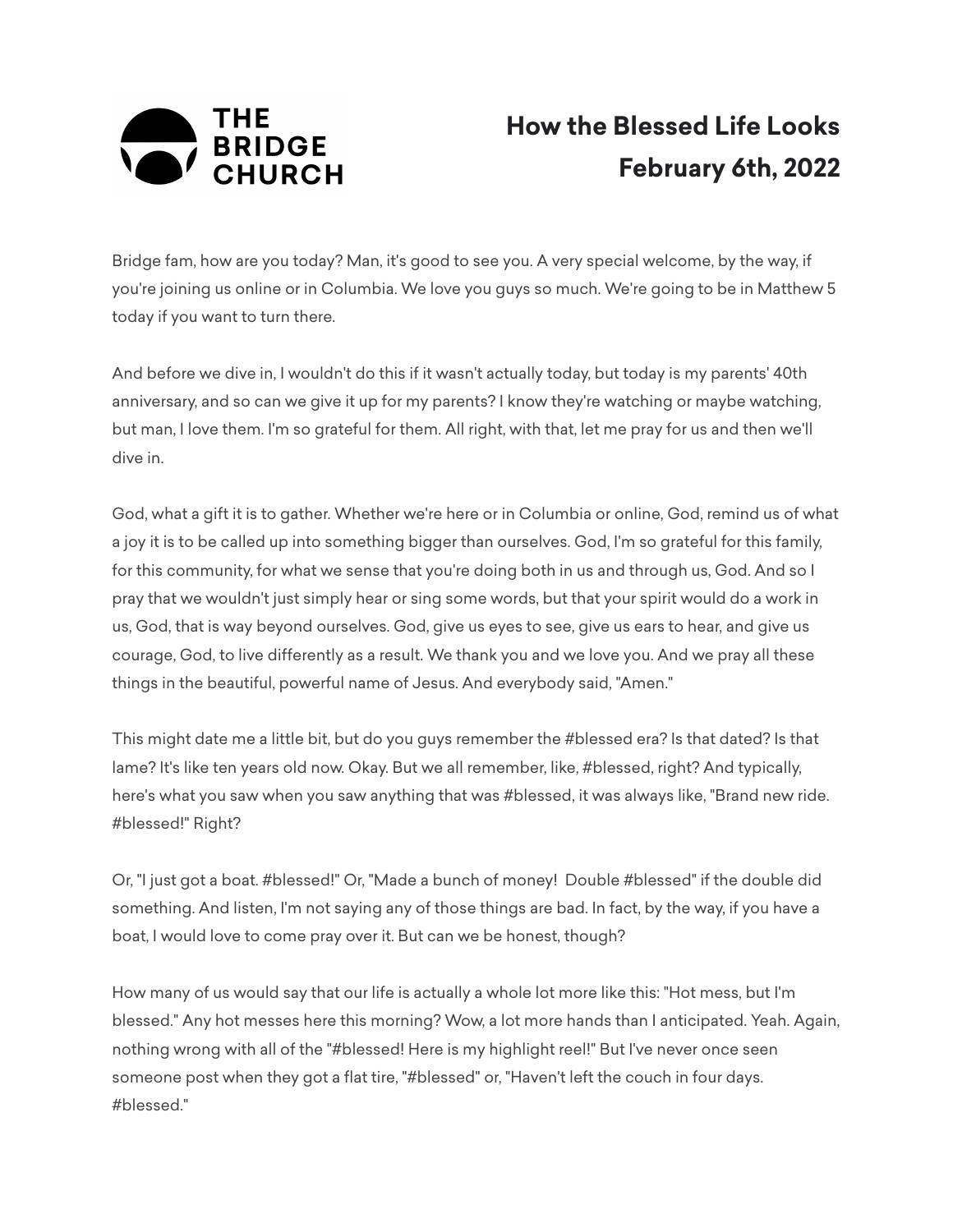It's always like the up-and-to-right expressions of how great we're doing and what we often do is we'll compare our blooper reel with everyone else's highlight reel and assume that "I'm not blessed." But this word "blessed", it actually shows up 112 times in the New Testament and not one time is it connected to material wealth. 112 times this word "blessed" shows up, and not once is it connected to our bank account or that car or that house. Again, I'm not saying those things are bad.

I'm wondering, though, is it possible that we've missed what the blessed life is actually about? Is it possible that we've misunderstood what Jesus is getting at when he talks about the blessed life? Jesus, not surprisingly, has an upside down way of thinking and talking about who is really blessed. And spoiler alert, it's not who you might think. He's regularly saying things like, "The Kingdom of God is at hand, and those who are closest might surprise you." He's regularly doing this.

Now, what we talked about last week was sort of the stage that was set, right? We talked about this primary audience for this Sermon on the Mount was not the crowd, but it was the disciples.

And don't just think of like the twelve. The twelve were the Apostles, but the disciples sometimes were hundreds of people. And it says that he sat down on a mountain and he taught them. Last week, we talked about the significance of the mountain and the significance of him sitting down. But something I didn't realize was actually that it was very common in first-century context for the Rabbi to sit down and everyone else stood.

Can you imagine how awkward that would be if we did that today? Right? If I sat down to teach you guys, we're really close right now, aren't we? And I'm going to ask you all to please stand up wherever you're at. Okay?

The last service, everyone stood. Thank you very much for your [inaudible]. I'm kidding, I'm kidding. Sit down. But it would be very common for a Rabbi to sit down as an indication that he is about to teach. And all of his disciples, his apprentices, would stand up as he taught.

Now, to be fair, Jesus' sermon here is about ten minutes, and mine is longer than that. But he sits down. And remember, the primary audience is his disciples. And what Matthew wants us to understand is that Jesus is the foretold Messiah.

His audience primarily are Jewish people who have been hearing about this Messiah for generations. And so Jesus sits down on this mountain to deliver his manifesto about the Kingdom.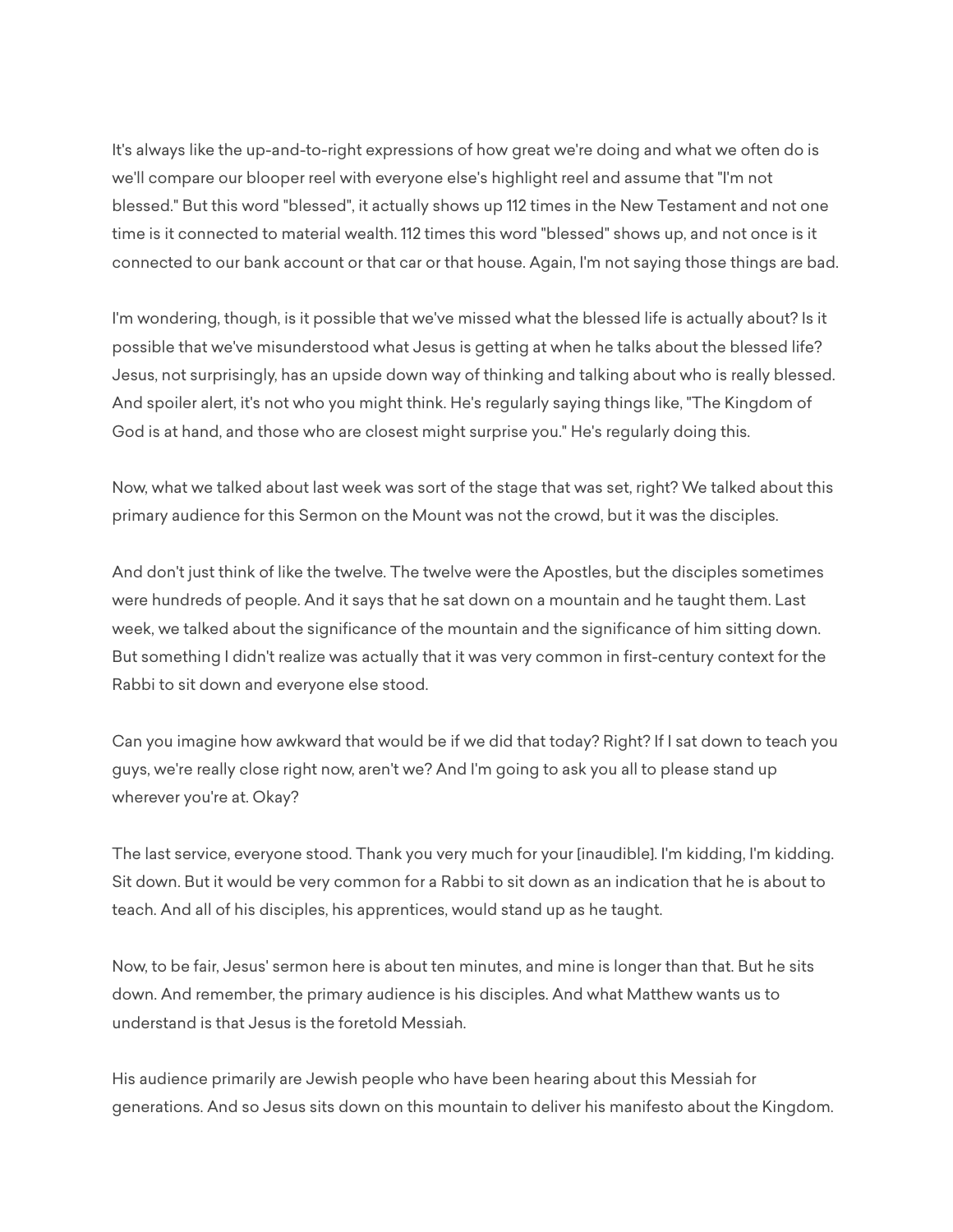And the disciples must be thinking, "Oh, man, we're in. We made the cut." Because what do the disciples know of the Messiah?

A few things—they thought that this Messiah would free them from Roman oppression, that he would be a King in the literal sense, and that he would restore Israel to its former greatness. Their assumption was that this Messiah, whoever he was, was going to restore them to their greatness, their former glory, by overthrowing and taking the throne and then ruling with an iron fist. So if this Rabbi sits down to deliver his Kingdom manifesto, these disciples are thinking, "We're going to be rock stars. We're at the top."

And Jesus knows something that the disciples don't. And he wants to not only set a right expectation, but to show them a way. We talk about this idea of "the way" a lot. The way, first and foremost, is Jesus. It's a person. It's not an institution, it's not rules, it's not intellectual assent.

Jesus is King, and we give our allegiance to King Jesus. This is why you'll often hear me say Christianity is not just simply about praying a prayer so we go to heaven when we die. It's about surrender and trust, because Jesus is Lord, not Lord elect. And we often get that very confused.

It's about surrender to King Jesus and upfront, just to be blunt, that's my prayer for all of us. Not just that we would say that we're a part of The Bridge or that I tithe here, or that I'm a part of that small group, but that I've trusted in and give allegiance to Jesus. So the way is a person. But I think it's actually more than that.

It's a new way of being in the world. In fact, well before Christians were ever called Christians, this band of weirdos was kind of creating a bit of a stir. I mean, they were loving their enemies. They were being generous to people who persecuted them. They were showing hospitality to those outside their tribe.

And well before they were called Christians, they were called "followers of the way". You see this in Acts 9, Acts 22, Acts 24. It was a group of people committed to the teachings of Jesus, but also committed to the way of Jesus, which is exactly why we're digging into the Sermon on the Mount. It's the greatest collection of teachings from Jesus. And so today we continue in Matthew 5.

Now, keep in mind, again, Matthew's unique angle is a Jewish audience to see Jesus as the foretold Messiah. He goes up on a mountain, he sits down—deeply significant in the first-century context, easy for us to miss in a kind of Western, post-Enlightenment context. He's being portrayed as a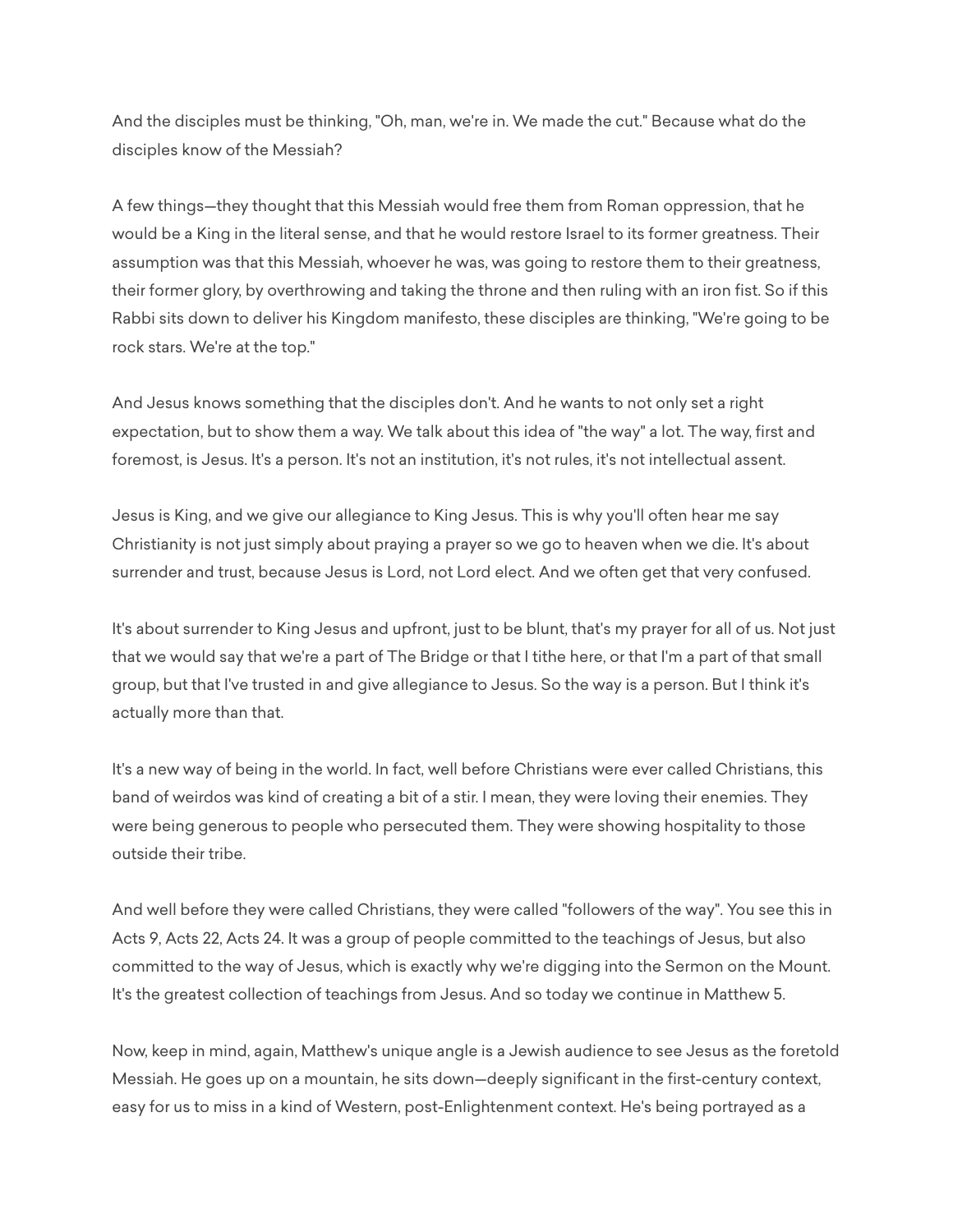King, delivering his manifesto for the Kingdom, and then goes on to list who is really blessed. Now, last week I read through these Beatitudes, these blessings, and I asked you to be mindful of the one that you really disagreed with—that when I read it, it really kind of rubbed you the wrong way.

This time, I want to read them and I want you to know the one that resonates most deeply with you. I want you to be mindful of the one that there's resonance there. Like you just think, "Oh, yeah, there's something to that." But I want us to walk through them today a little differently than maybe we normally would.

For example, we might say, "Blessed are those with the most followers, for theirs are the retweets and the shares." But Jesus says, "Blessed are the poor in spirit, for theirs is the Kingdom of heaven." We might be inclined to say, "Blessed are the thick skinned, for they never show weakness," but Jesus says, "Blessed are those who mourn, for they will be comforted." We might say, "Blessed are those who fly first class to luxury vacation spots on tropical islands, the kind that you typically only see in Hallmark movies where they lay all day in lounge chairs, the only two people on an enormous, white, Instagram-ready, no-filter-needed beach with Barry Manilow playing softly in the background, and they even have one of those drinks with the adorable little multicolored umbrellas in it, for they shall be satisfied." Thanks for sticking with me. But Jesus says, "Blessed are the meek, for they shall inherit the Earth."

We might say, "Blessed are those who drink craft beer, for they shall be surrounded by carefree football-watching buddies and they shall be satisfied." But Jesus says, "Blessed are those who hunger and thirst for righteousness, for they will be filled." We might say, "Blessed are the taskmasters for they get results, but Jesus says "Blessed are the merciful, for they will be shown mercy." We might say, "Blessed are those who have outstanding, well-behaved kids. Truly, I say to you, highly blessed are those who have a golden retriever bounding along on that slow motion video, playing with the kids in the park, for they shall be the envy of families everywhere and they shall be satisfied." But Jesus says, "Blessed are the pure in heart, for they will see God."

We might say, "Blessed are the instigators, for they make people notice them." Jesus says, "Blessed are the peacemakers, for they shall be called children of God." We might say, "Blessed are those who clap back at their critics, for theirs is the satisfaction of owning someone in an argument." But Jesus says, "Blessed are those who are persecuted because of righteousness, for theirs is the Kingdom of heaven."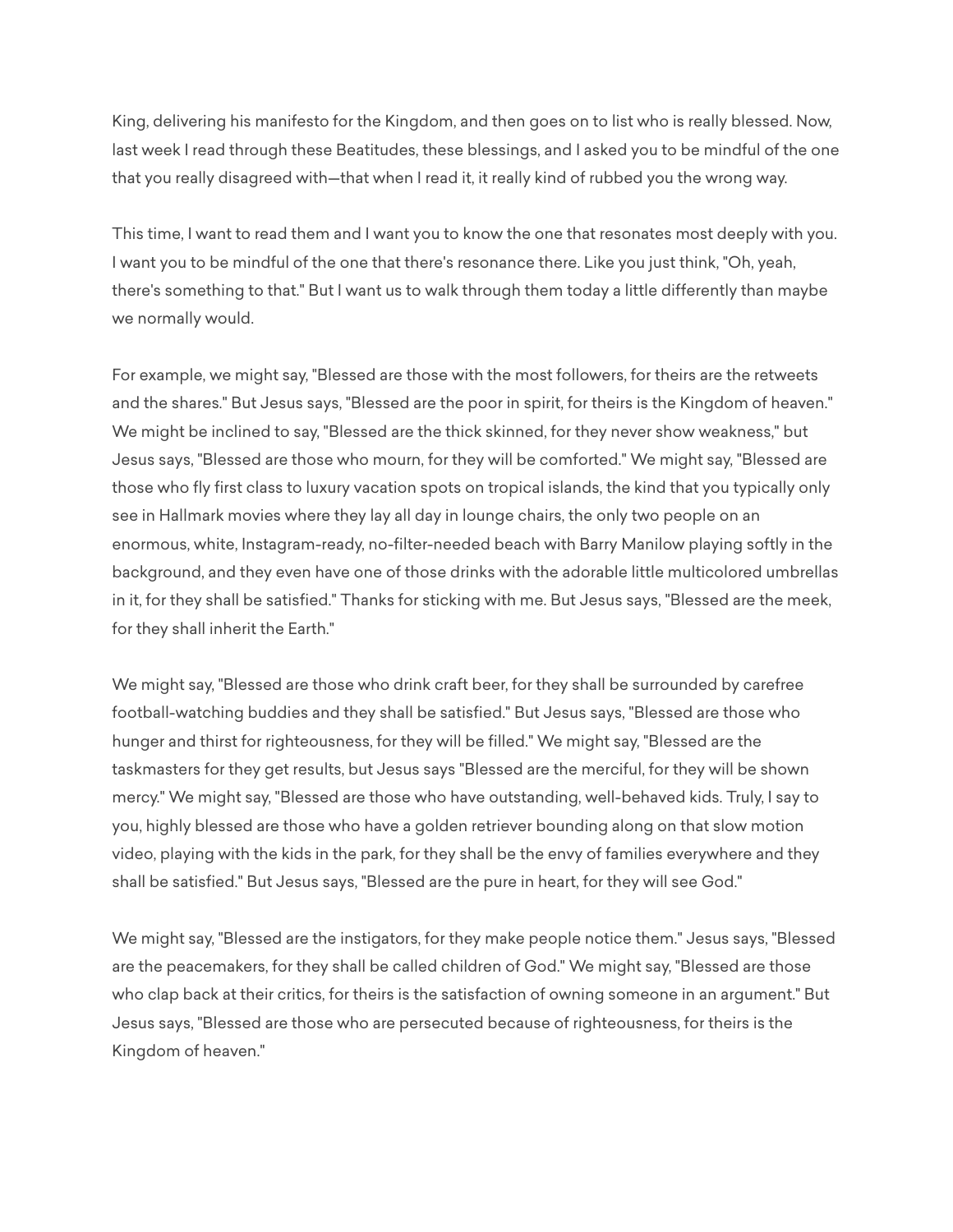The purpose of the Sermon on the Mount is to show what it looks like to truly apprentice in the way of King Jesus, motivated not by law, but by love. Think about it this way. I think I've already alluded to this. I have a bit of a speeding problem. I've said this a couple of times, right?

When I punch in something on my GPS, I see the arrival time as a challenge. I can't help it. But you better believe if a police officer pulls in behind me, who's driving three under the speed limit all of a sudden, right? Did anyone else sweat buckets? Even if you're already doing the speed limit and you know that everything's up to date, you still slow way down to geriatric speed. Anyone else doing that?

It doesn't matter—when I see that police officer behind me, I tense up, but you better believe I'm obeying the law because there's a police officer behind me. The other example, though, I remember when we finally got to bring home our firstborn from the hospital. He was in the NICU for a while, and I remember when we loaded him up in the back of the car, which we strapped him in like he was taking off in space, right? Like it was just a thousand buckles and padding and all sorts.

I remember when I pulled to that first intersection, and my wife can vouch for this, I turned to her and I kind of yelled. I was like, "Why is everyone driving so fast?!" She's like, "No one's driving any faster than they normally do. Your perspective has changed."

You better believe I drove three under the speed limit the entire way home, not because a police officer was behind me, but because of love. There's something different. There is someone different in my car than previously. That's a little bit of what Jesus is getting after here.

It's not about legalism. It's about the heart. And maybe no one has written more clearly or more prophetically about the Sermon on the Mount than Dallas Willard. If you've not read "The Divine Conspiracy", I cannot recommend it enough. But he writes about the Beatitudes saying this:

"The Beatitudes in particular are not teachings on how to be blessed. They're not instructions to do anything. They do not indicate conditions that are especially pleasing to God or good for human beings. No one is actually being told that they are better off for being poor, for mourning, for being persecuted, and so on, or that the conditions listed are recommended ways to well-being before God or man. Nor are the Beatitudes indications of who will be on top after the revolution. They are explanations and illustrations drawn from the immediate setting of the present availability of the Kingdom through personal relationship to Jesus. They single out cases that provide proof that in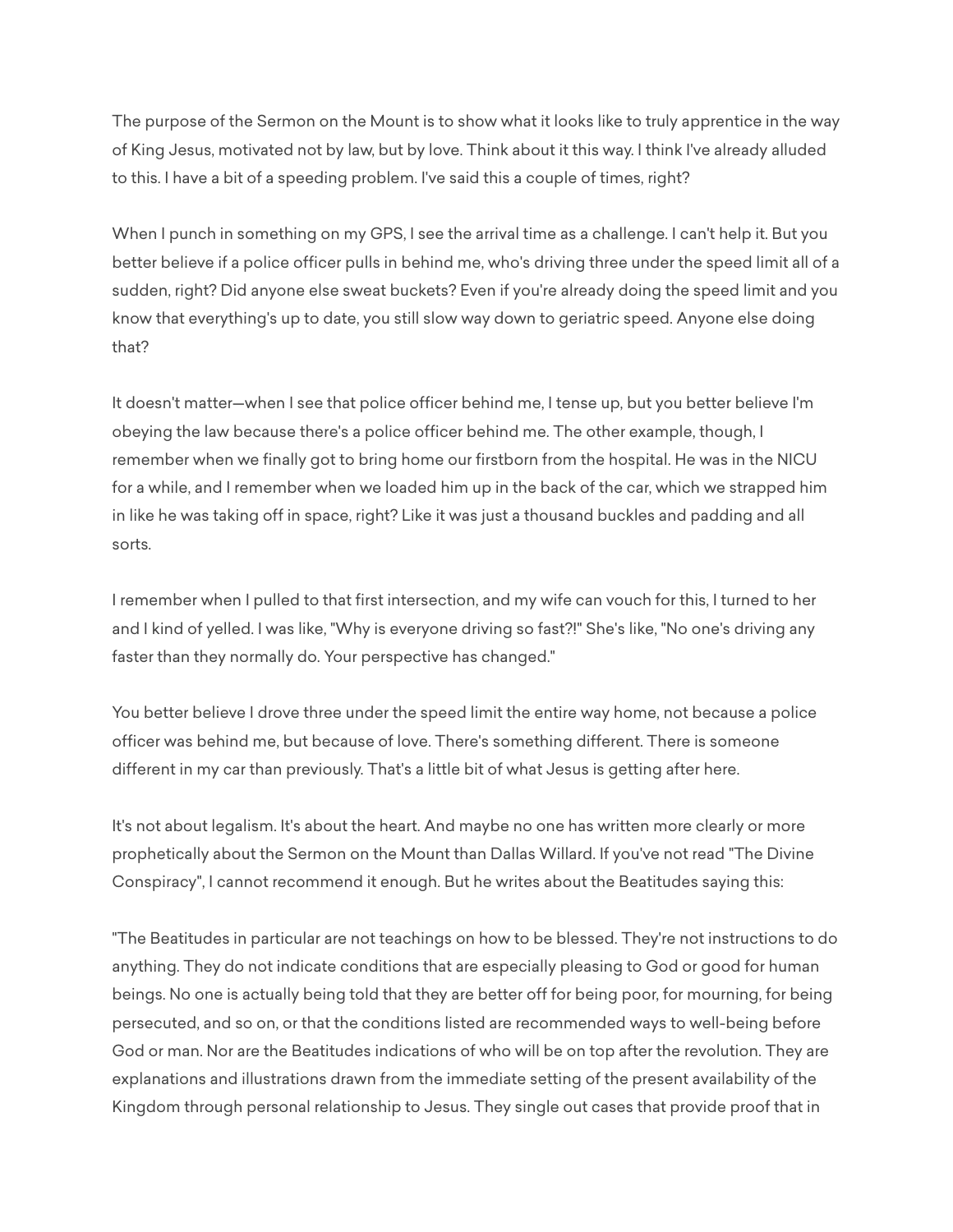Him, the rule of God from the heavens truly is available in life circumstances that are beyond all human hope."

So who really is blessed? Jesus says it's the overlooked, the undervalued, the marginalized in society. And the question that maybe a lot of us are asking is: is that true?

And that's why we've called this series, "Did Jesus Really Mean That?" Is that really true? Or is Jesus just like that nice friend that tells you something nice and makes you feel better when you've had a bad day? Jesus, I believe, knows that the Kingdom of Heaven operates on a completely different value system.

This is the same Jesus that says things like, "The first will actually be last." He says, "Do you want to be great?"—which I'm assuming he knows is most of us... "Become the least." He operates in a different way.

If we're going to follow Jesus in the way of the Kingdom, we have got to start seeing the world in a different way. So do you feel the tension a little bit? Bluntly, you should. And if you don't, I say this with all the love in the world... If you don't feel this tension, we should ask ourselves, "Am I actually following Jesus in the way of his Kingdom?"

Because it looks different than how the world tells us blessedness is measured. So again, I mentioned this last week, but I want to make sure to say the same cautions. We don't look at these Beatitudes as a set of achievements to chase after. They're not instructions for how to be blessed. It's Jesus saying, "The divine blessing, the divine benediction rests on those like this." If we're following Jesus in his Kingdom, we find ourselves in the Beatitudes. We don't strive for these things, but because we are living in a different way, we become them. They become true for our lives as we align with this upside-down way of living.

This is what I believe some of what Paul was getting at when he wrote to the Church in Rome. Romans 12. He says, "Don't be conformed to the patterns of this world." He said, "Don't fit into the boxes of how the world defines blessedness." He says, "Be transformed by the renewal of your mind."

And so we walked through some of the Beatitudes last week, and I want to walk through the rest of them today. But just briefly, here's how I want to categorize them. Last week, verses 3-6 is where character takes root. It's about our vertical relationship between us and God today.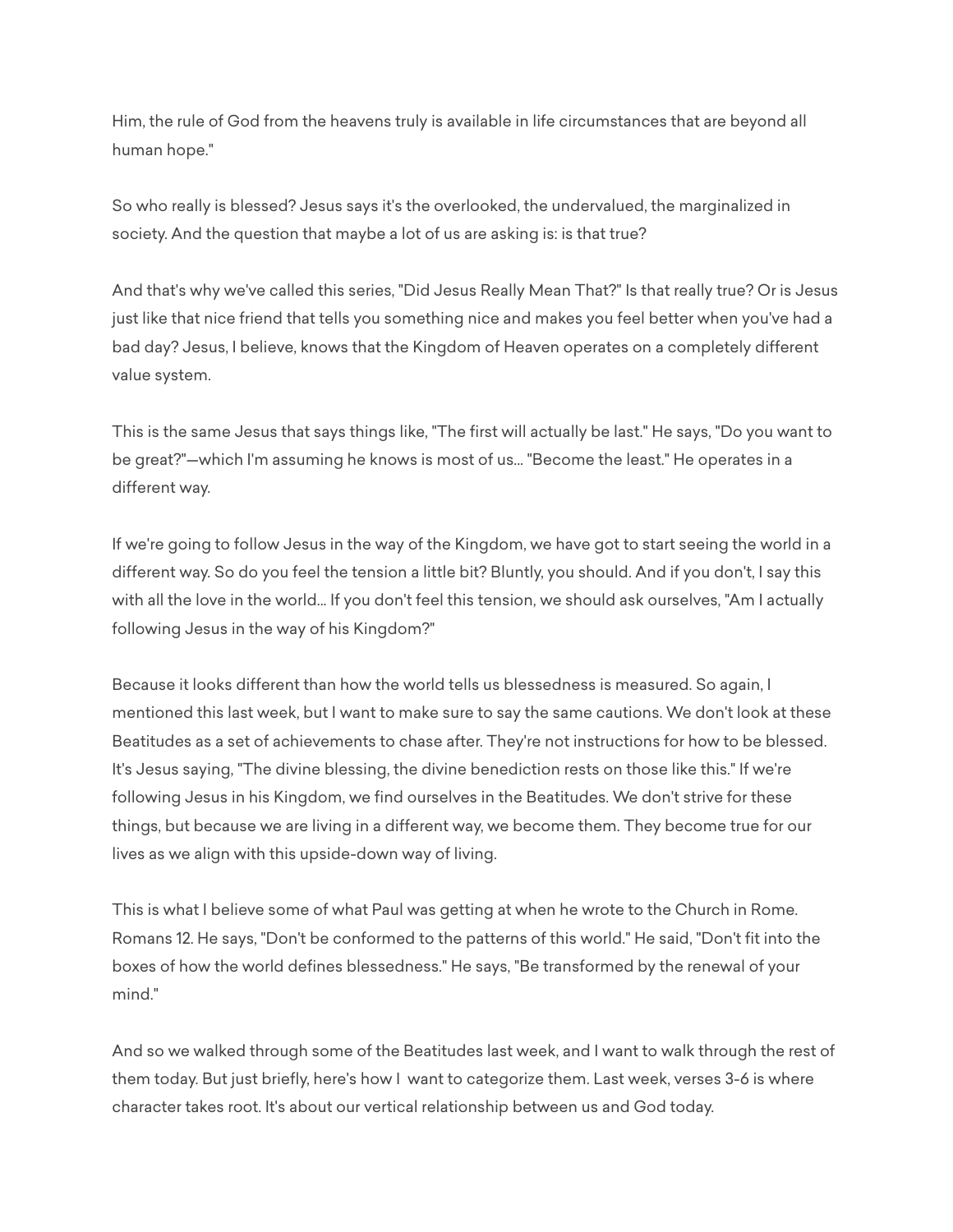Now I want to talk about how character bears fruit, about our horizontal relationship. The first three are really about this relationship between us and God, and these are really going to be about how we interact with the world at large. So let's dive in. He starts in verse seven.

"Blessed are the merciful, for they will be shown mercy." Now, I imagine the disciples must have been really confused at this one. Like with the first three verses, they probably thought, "All right, those are a little weird, but I can get on board." And then he gets to mercy, and they must have been thinking, "No way, no, no, Jesus—we're the oppressed ones. It's time for vindication. It's time for revenge. We're the underdogs who have had the boot of Rome on our neck. No, we can't be merciful."

But the Kingdom of God invites us to extend mercy even for those who offend us, because we know that mercy has been extended to us. Forgiven people are forgiving people because we realize more and more each day how much mercy has been shown to us. It gets harder and harder for us to lord other things over other people. It becomes more difficult to be unmerciful. The disciples are characterized not only by a passion for justice, but also by being merciful. They look beyond vengeance. They want transformation, even for their oppressors. They are willing to forgive and offer people a new beginning, just as they themselves have been recipients of a new beginning.

It made me think of a story that I heard years ago, of Prince Felix of Schwarzenberg—which I always read as Schwarzenegger, I can't help it. Prince Felix of Schwarzenberg entered the diplomatic service and was appointed foreign Minister of Austria in November 1848. After the Hungarian revolt was suppressed in 1849, someone suggested to Schwarzenberg that it would be wise to show mercy toward the captured rebels.

This is what he said. "Yes, indeed a good idea. But first we will have a little hanging." I think this comment illustrates the problem that we often have with Jesus' words. As a purely theoretical concept, mercy sounds like a good idea. The problem comes when we find ourselves in situations where we are required to actually implement it. Approving of mercy and actually showing mercy are two very different things. It's one thing for us to have it painted on a wall or needle stitched on a pillow. It's something else very differently—very different when we come to a circumstance where we're in a position to show mercy to someone else.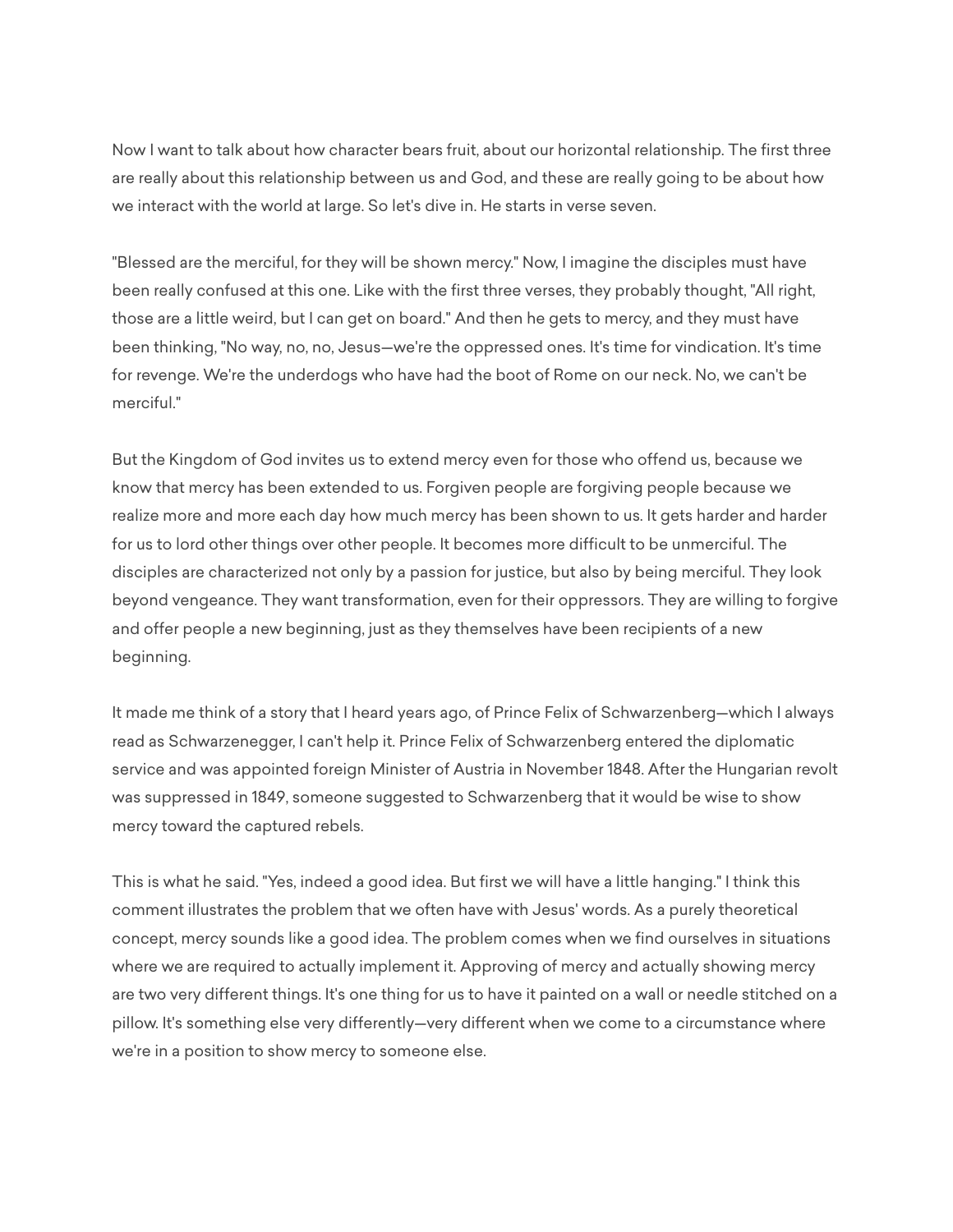Another story I heard was about a mother who came to Napoleon on behalf of her son who was about to be executed, and the mother asked the ruler to issue a pardon on behalf of her son. But Napoleon pointed out that it was the man's second offense, and justice demanded death. "I don't ask for justice," the woman replied, "I plead for mercy." The Emperor objected. "But your son doesn't deserve mercy."

"Sir," the mother replied, "it would not be mercy if he deserved it. And mercy is all I ask." It is not about the other person deserving it because the kind of mercy that has been shown to us we could never earn or deserve on our own either.

Verse eight: "Blessed are the pure in heart, for they will see God." John Stott writes about this, and he talks about this word "purity" not just meaning inward purity, but he argues that the Hebrew expression actually speaks of singleness of heart, like pure motives. It's about not being hypocritical. It means our hearts are fixed in one direction, that we don't have divided loyalties. A lot of us have come to think that as long as Jesus is in the top five, he should be good with that.

Jesus says, "Seek first the Kingdom of God and then all these other things will be added." I think a lot of us end up in some really terrible places because we assume as long as Jesus makes the top five, he should be pumped about that. But many of us know if we've tried to do that, like, "Jesus, you have this part of my life, but I'm going to still hold on to that," it doesn't actually work. It means no split loyalties, no divided minds, no compartmentalizing of faith and work or faith and scholarship. It's pure in heart.

And it doesn't mean "sinless", but the literal meaning is actually "a vine refined by fire." It's desires that have been purified. It's not hypocritical. This is why Jesus says things to the religious elite of his day.

He says, "You guys are like whitewashed tombs." He's like, "You look really nice on the outside, but what's inside a tomb? Death. Rot. Decay." You're saying one thing. Your social media says one thing. When you're around your church friends, it's one thing. But in your heart of hearts, it's something else entirely. He's saying the pure and heart don't have these divided loyalties. Like, "I have this over here, but then this over here. Jesus is Lord, but only over these kind of select categories that I've decided."

So hopefully by now you see some of the progression. It's saying, "Here's my heart, Lord—my guilty heart, my mourning heart, my trusting heart, my cleansed heart."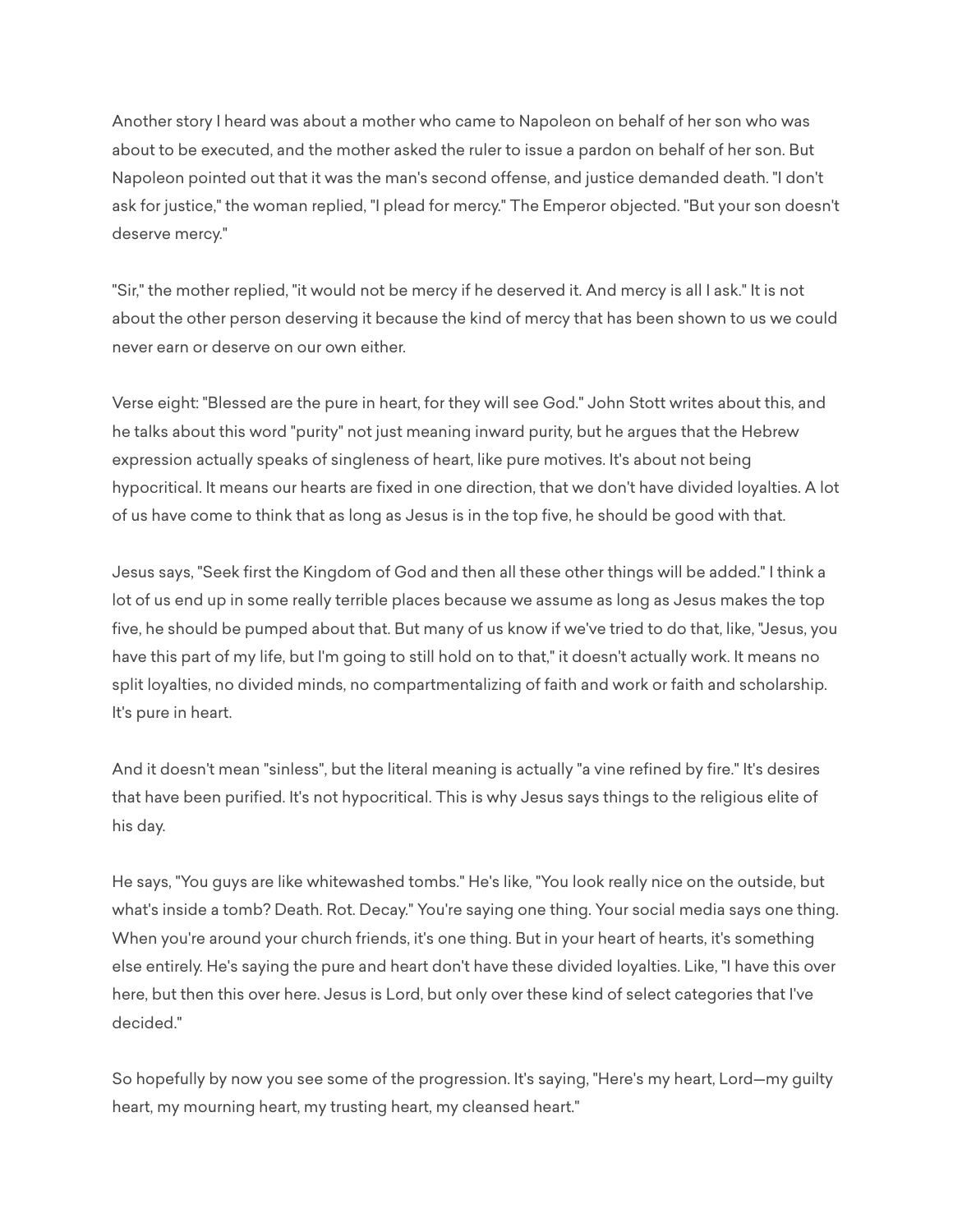And then we get to verse nine. This one might be the toughest for some of us. He says, "Blessed are the peacemakers, for they will be called children of God."

The disciples were not expecting to be men of peace. They were expecting to be men of war. And just to be clear, a peacemaker is way different than a peacekeeper. A peacekeeper, often with good motivation, wants to manage the status quo, right? Any peacekeepers in the house? We don't want to rock the boat. We want everyone to kind of get along right. Again, with good intention, good motive.

A peacemaker actively seeks healing, actively seeks reconciliation. And this is also different than a peace lover. My guess is most of us would consider ourselves peace lovers. We tend to be that way.

But the disciples—disciples of Jesus, followers of the way—go into situations of conflict, of violence, whether in families or neighborhoods. They go into those places that others don't want to go, and they build bridges between people, enabling people to listen to each other and to talk face to face. It's an active word, not a passive one. It implies initiative, intervention... But it also implies risk.

Peacemakers—and some of you know this all too well—not only are you often misunderstood, you're often very unappreciated, because a peacemaker has to try to actively bridge these two perspectives. And often the assumption is, "Well, if you can even see their point of view, then you can't be on my side. If you're even giving voice to how the other person feels or how they came to that conclusion, then I can't trust you either."

Peacemakers head to dangerous territory. In fact, when Jesus uses the word "peace" here, what he has in mind is way more enigmatic than what we think of when we think of peace. Like, I have two toddlers at home, so when I talk about peace, it's usually like this: "Can I please just get some peace and quiet?" What do I mean when I say that? What I want is just like, "Everyone just stop, please. Stop asking me 'why?' I don't know why dinosaurs are green. I can't answer that for you anymore. Please just peace and quiet."

Jesus is actually evoking a word called "shalom". "Shalom" shows up more than 250 times in the Old Testament and it carries with it way more than just like calm or cool or still. It's this idea of wholeness, of fulfillment, of restoration, of things being made right. It's both global and personal.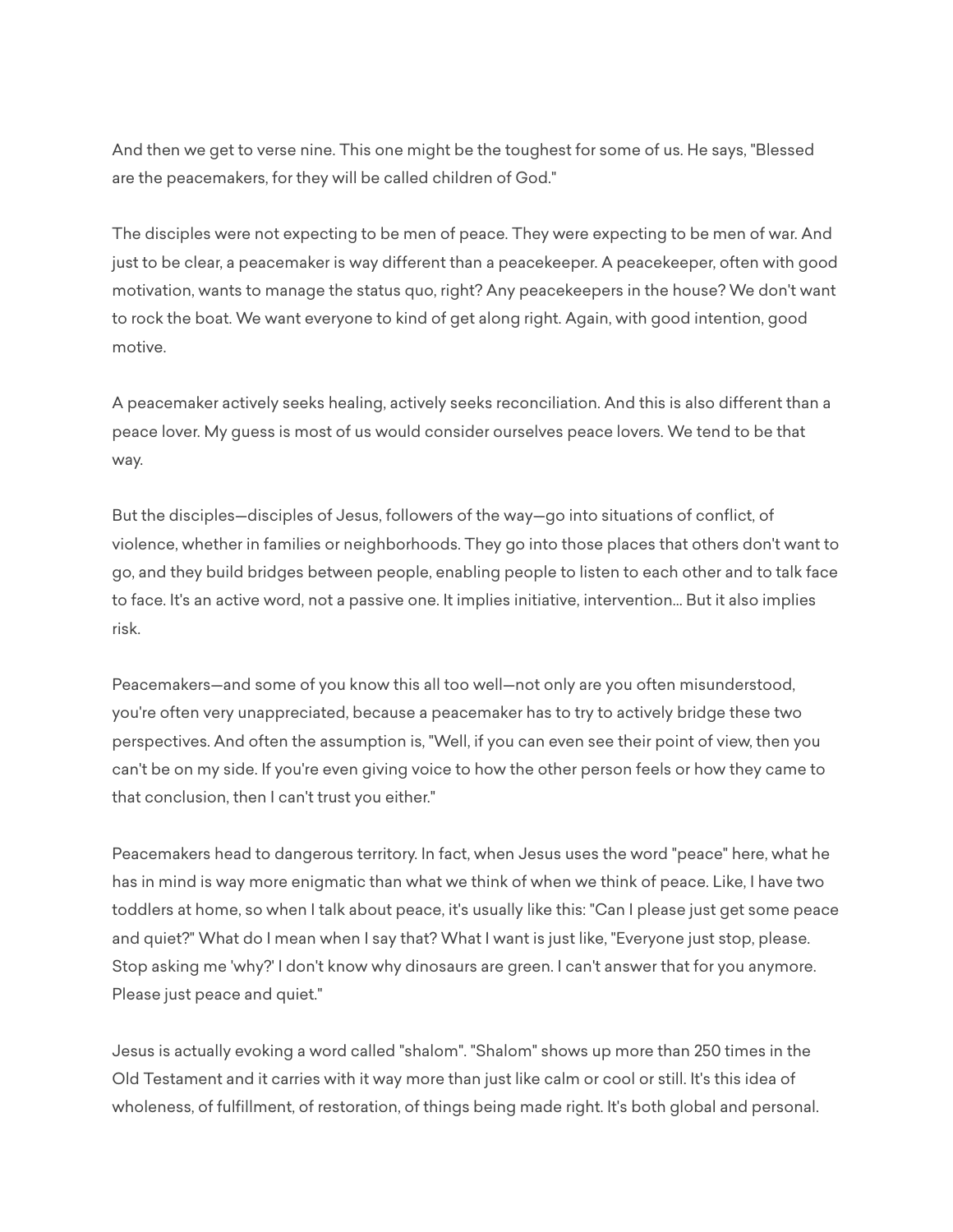It's both vertical and horizontal. Peacemakers are making things right. They're putting that which was fractured back together.

I'll put it this way, that unity comes through peacemaking. But peacemaking comes through truthtelling. And truth-telling comes through engaging with dignity. But dignity comes through humility, and humility comes through repentance, and repentance comes through confrontation. And none of this is easy.

He goes on in verse ten, "Blessed are those who are persecuted because of righteousness, for theirs is the Kingdom of heaven." He bookends the Beatitudes with this. Theirs is the Kingdom of heaven. He began with "poor in spirit" and here he talks about persecution, which, as a quick aside, when he's talking about persecution here, he's not talking about like when your WiFi doesn't work for a half hour. Okay, I'm sorry for your inconvenience—that's not what he's saying.

I can't say how many times I've had conversations with people who are like, "I've been a terrible husband the last month and she made me sleep on the couch. But I guess that's just my cross to bear." I'm like, "No, those are just called consequences. You're being a jerk." That's what that is.

That's not what he's talking about here. Persecution is something way more profound. And the question you might be asking is: why in the world would a peacemaker ever be persecuted? We're called to make peace not only horizontally but also vertically. And how do we make peace between God and man?

It's a very unpopular word called "repentance". And when you invite people to repentance, metanoia, to changing directions, to changing their mind... It won't always be met with a group hug. To tell people, "Hey, that direction that you've been heading down, that thing that you've believed or that you were doing is actually toxic to you and others. You need to change directions. You need to repent of that sin, that brokenness," people will not always hoist you up on their shoulders after that kind of call, when that is your message, people don't always respond with love.

And then lastly here, these aren't a part of it, but this is sort of him reiterating his thought here in verse eleven: "Blessed are you when people insult you, persecute you, and falsely say all kinds of evil against you because of me. Rejoice and be glad because great is your reward in heaven, for in the same way they persecuted the prophets who were before you.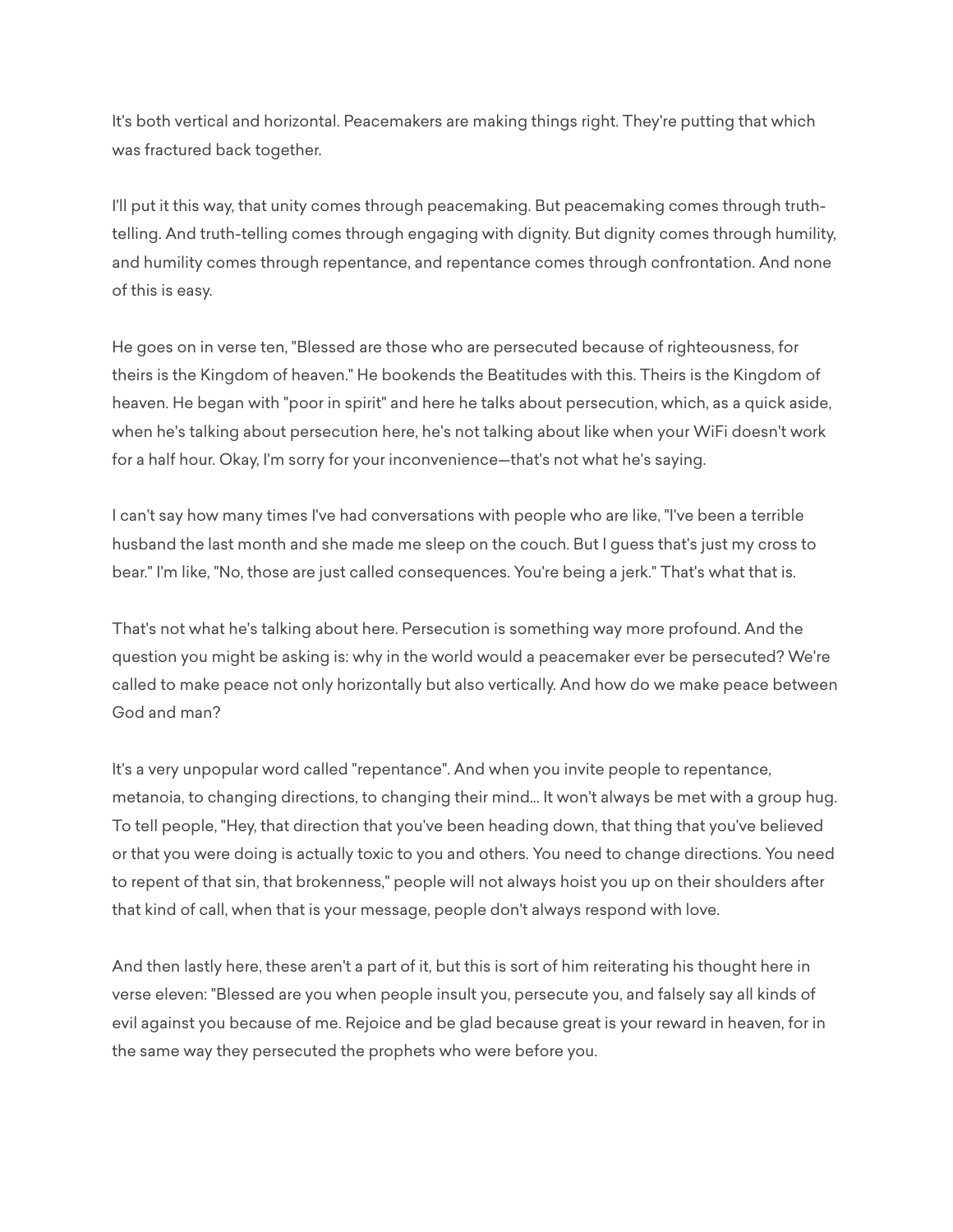I don't want to be too on the nose, but what do they do with the prophets? Do they slap them on the wrist? They unfriend them on Facebook? No, they killed them.

They killed them. The prophets were saying things in a time and a culture where people did not want to hear those things. And Jesus is saying, "If you find yourself persecuted, you're in good company. Rejoice and be glad." Now, does Jesus say you should be jazzed when people pick on you or bully you, when people want to hurt you? I don't think so.

I think what he's saying is we can know that in those times of trial, there is a greater purpose. There is purpose to your pain. There is purpose to your persecution. When we are persecuted for righteousness, Jesus doesn't merely set expectations. He actually sets an example. Because where does all of this lead him? It leads him to a cross. It leads him to a public, shameful execution. That's where it leads Jesus.

And what Jesus is doing here is confronting our system of what we ascribe value to. He takes aim at our prized dispositions, and things that are given value on Earth are flipped upside down in the Kingdom of heaven. So I want to briefly reimagine these Beatitudes and ask: can you see yourself in them today? Jesus first says to the poor in spirit, "Blessed are the nobodies, the spiritually bankrupt, those who doubt, who are unsure, those without a hint of religion. Blessed are those who are spiritually impoverished, have nothing to offer. You might think that it's the self righteous that are blessed, but I tell you, no, it's broken people who inherit the Kingdom. The Kingdom is for you."

And he speaks to the weeping ones. Jesus says, "Blessed are those who have been deserted, leaving them crushed by rejection. Blessed are people who have lost their careers or businesses or life savings. Blessed are they for whom death is not an abstraction, who have cried real, bitter, uncontrollable tears. Blessed are those of you who feel alone, who are still not over it, maybe never will be. Those who feel alienated or estranged from loved ones, those keeping it together for everyone else." As you see the Kingdom in Jesus, enter it and live it. You'll find true and abiding comfort and healing.

And then he speaks to the meek. He said, "Blessed are the shy ones, the intimidated, the unassertive. Blessed are the hidden people, the ones that no one seems to notice. Blessed are the parts of you that struggle to make eye contact in a world that loves winners. Blessed are the forgotten, the unemployed, the underrepresented, the marginalized." Blessed is the ill-treated waitress who can't speak up for fear that her tip will suffer. You are of heaven, and Jesus blesses you.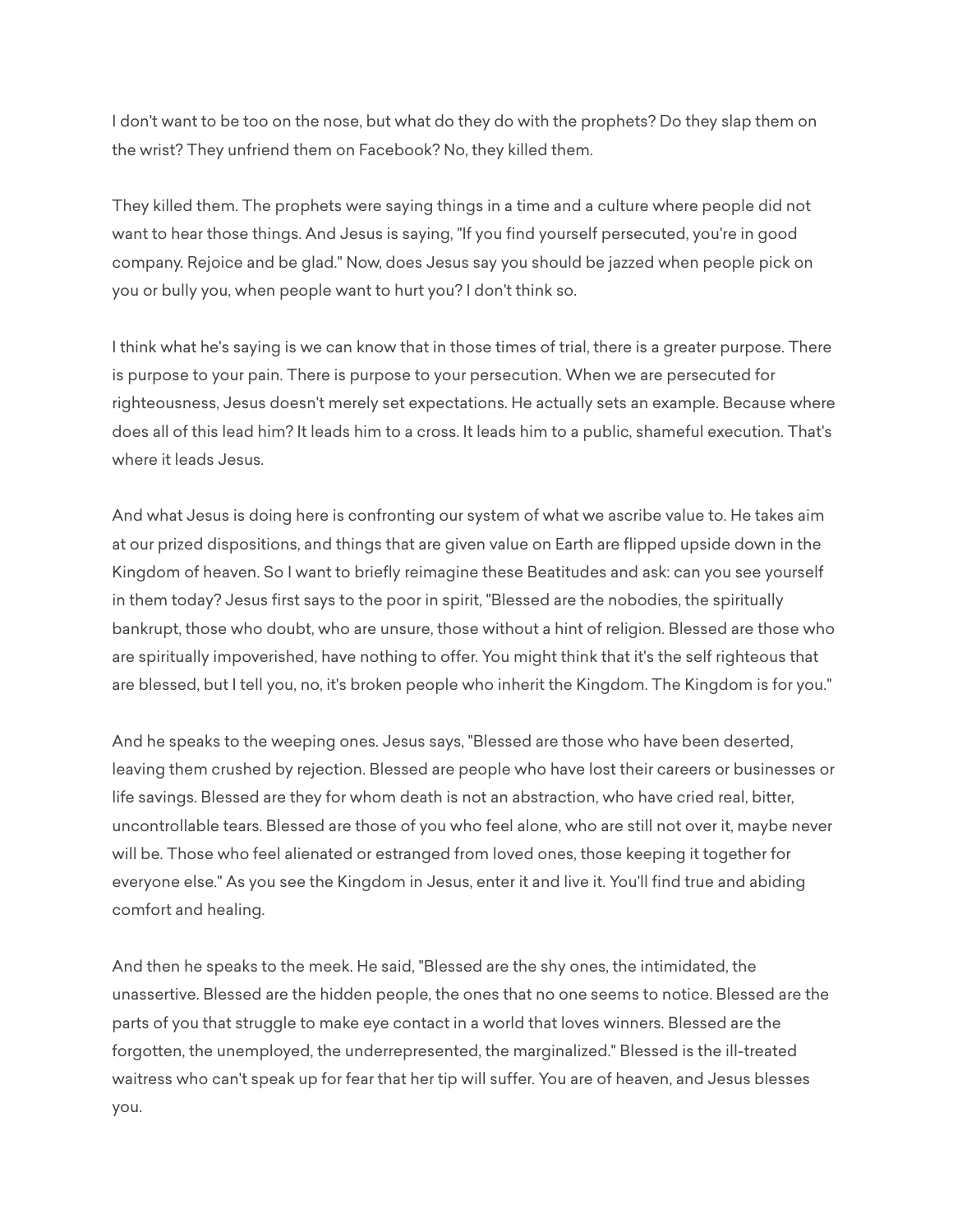Those who hunger and thirst... blessed are those who burn with desire for things to be made right. Blessed are those without lobbyists or advocates, the kids who just want to feel safe again. Blessed are those who can't seem to get ahead, no matter how hard they try. Blessed are those who know that there has to be more than this. Blessed are those who know that if you're not hungry for righteousness, you might just be full of yourself. The Kingdom of God can make the terrible losses we experience seem insignificant. In the greatness of God, he restores our soul and fills us with his presence.

And then there are the merciful. Blessed are those who make bad business decisions for the sake of others, who choose people over profit. Blessed are the teachers, the front line workers, the coaches, the social workers. Blessed are the kids who step between the bully and the weak. People may say, "Woe to the merciful, for they shall be taken advantage of." The merciful are often looked down upon by those who know how to take care of business, but the world is a better place because of you. By the power of the Holy Spirit, you will find mercy to meet your needs.

And then there are the pure in heart, those who refuse to bully, to slain, or to gossip. Blessed are those who defend the defenseless, those both gifted and cursed with a prophetic voice and unashamedly proclaim truth. The world needs you in these places. You help manifest the inbreaking of God's Kingdom. Blessed are you who are pure of heart, for you will see God.

The peacemakers are here, too. These are the mediators, the counselors, the psychologists, and therapists. They're often in the middle, and often times, neither side trusts you because they know that if you're looking at both sides, you couldn't possibly be on theirs. But under God's rule, there is recognition that in bringing good to people who are in the wrong, you show the divine family resemblance. The peacemaker deals often with the ungrateful, as anyone who has tried to do it knows all too well. Blessed are you peacemakers, for you will be called children of God.

And then the persecuted, many of those who were attacked because of their stand for what is right. Blessed are the honest, the whistleblowers. Blessed are those who stand up for others, for what is right, those who speak truth and then suffer for it. The world needs more people in these places and spaces, people who are unafraid and noble. Blessed are those who are persecuted for righteousness sake, for yours is the Kingdom of heaven. You will experience an unshakable security in which you cannot be harmed.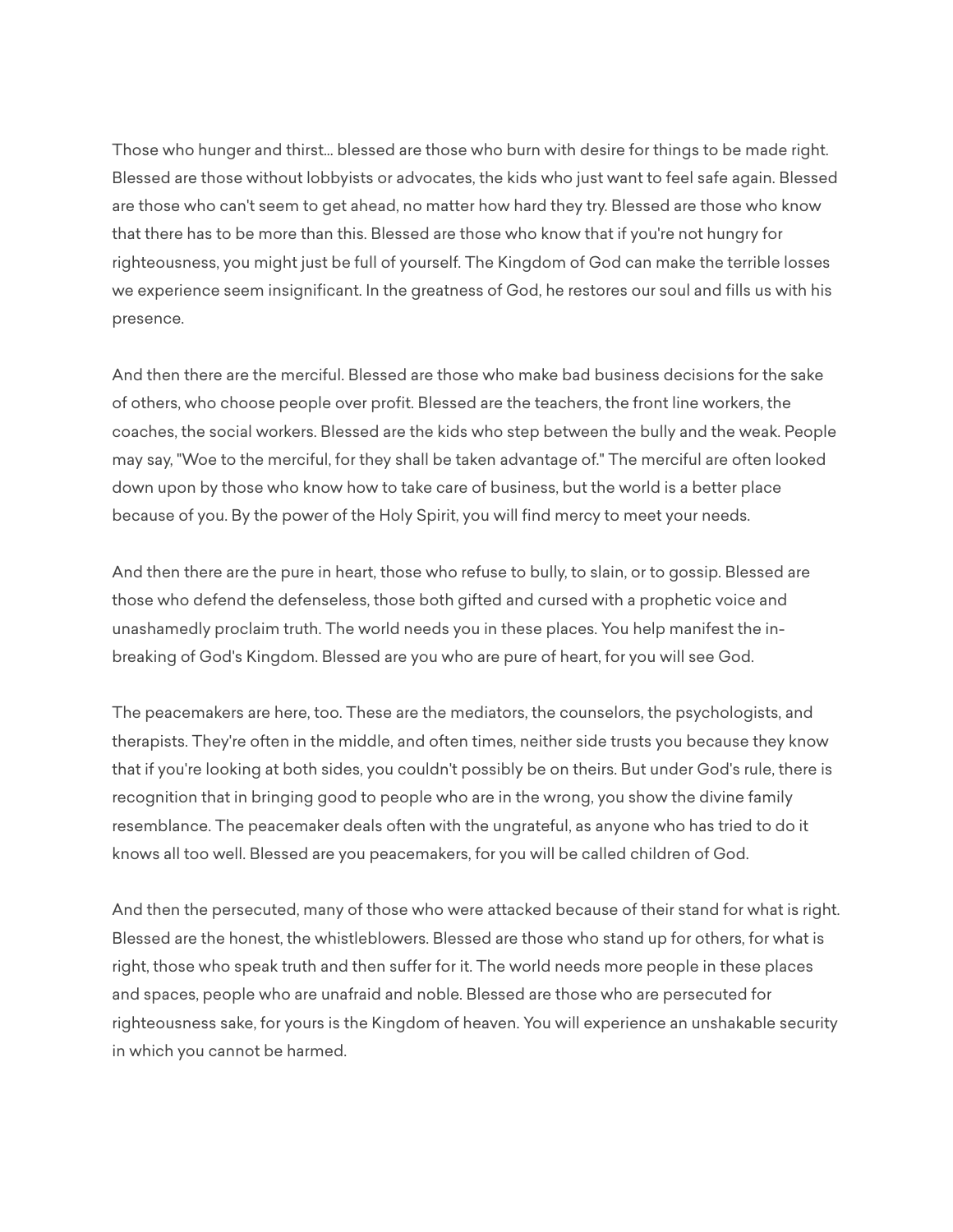And finally, the falsely accused, those insulted, persecuted and lied about because "they're one of those Jesus freaks." That's certainly how the disciples were viewed at one time. Blessed are the Christians in countries where Christianity is illegal. Some might say, "They actually think that this carpenter from nowhere is actually sent to save the world." And yet Jesus says, "Rejoice when this happens—your reputation stands high before God, whose companionship and love and resources are now and forever your inheritance."

Friends... Church... If you've ever felt overlooked, undervalued, unimportant, or insignificant, Jesus says you're the blessed ones. He says emphatically, "I am with you and for you. You're the kind of person who is most likely to understand this upside down Kingdom."

This isn't a list of attributes to strive toward. No, he's saying that divine benediction rests on those like this. And living this kind of life, if we try to do it on our own, will feel absolutely impossible because it is. But Thankfully, Jesus embodies the Beatitudes. He doesn't just set expectations, but an example. Why is Jesus able to speak this blessing over his people?

Galatians 3, I believe, tells us how. It says, "Christ redeemed us from the curse of the law by becoming a curse for us—for it is written: cursed is everyone who is hanged on a tree, so that in Christ Jesus, the blessing of Abraham might come to the Gentiles so that we might receive the promised Spirit through faith." In a life characterized by poverty, mourning, meekness, mercy, purity, peacemaking, and persecution, Jesus himself embodied the Beatitudes. He's the only reason we can live a blessed life. That's it.

He became poor so that we might become rich in the things that matter most. He grieved so that he could comfort us in our grief. He humbled himself so that we might seek to love our neighbors by serving them. He longed to see God's world set right. He was sinless, so by his power we might overcome sin. And he suffered and died so that we might live.

That's the Good News of the Gospel. That's what we're going to celebrate in a minute here—we identify with Christ and his death and his burial, but when we come up out of that water, we identify with him in resurrected life. The way of Jesus is radically upside down, and we will be persecuted for it. But when we understand it and enter it, it will transform how we live. And Jesus says you are salt in light in a dark world.

Maybe GK Chesterton put it best. "We do not, as the newspapers say, want a church that will move with the world. We want a church that will move the world."